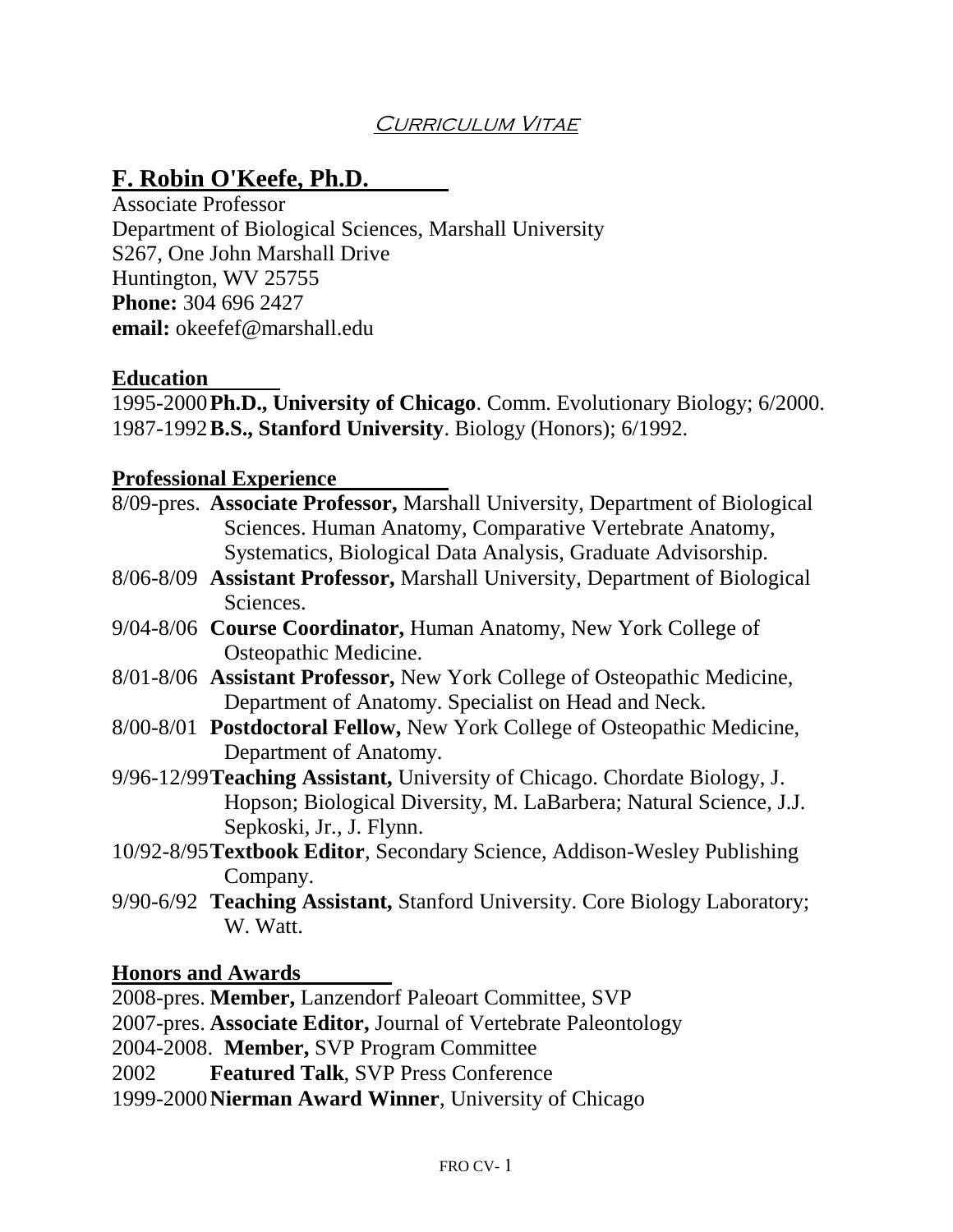1995-2000**Graduate Fellowship**, University of Chicago

- 1999 **Predoctoral Fellowship.** Honorable Mention, Soc. Vert. Paleo.
- 1994 **Award for Team Excellence**, Addison Wesley Publishing Co.
- 1992 **Departmental Honors,** Biology, Stanford University
- 1987-1991**Stanford Undergraduate Scholarship Winner**

1987-1991**National Merit Scholarship Winner**

### **Reviewed Publications** *\* indicates FRO graduate student; \*\* indicates FRO undergraduate*

- O'Keefe, F. R. and L. M. Chiappe. 2011. Viviparity and K-selected life history in a Mesozoic marine plesiosaur (Reptilia, Sauropterygia). **Science**.
- O'Keefe, F. R., H. P. Street\*, B. C. Wilhelm\*, C. Richards\*, and H. Zhu\*. 2011. A new skeleton of the cryptoclidid plesiosaur Tatenectes laramiensis reveals a novel body shape among plesiosaurs. **Journal of Vertebrate Paleontology** 31(2): 330-339.
- Wilhelm\*, B. C., and F. R. O'Keefe. 2010. A new partial, adult skeleton of *Pantosaurus striatus*, a cryptocleidoid plesiosaur from the Upper Jurassic Sundance Formation of Wyoming. **Journal of Vertebrate Paleontology** 30(6):1736–1742.
- Gardner\*\*, N.M, C. M. Holliday, and F. R. O'Keefe. 2010. The braincase of *Youngina* (Reptilia, Diapsida): new insights from high-resolution microCT scanning of the holotype. **Palaeontologia Electronica.**
- Street\*, H. P. and F. R. O'Keefe. 2010. Evidence of pachyostosis in the cryptocleidoid plesiosaur *Tatenectes laramiensis* from the Sundance Formation (Wyoming, USA). **Journal of Vertebrate Paleontology** 30(4): 1279-1282.
- O'Keefe, F. R., E. V. Fet\*, and J. M. Harris. 2009. Compilation, calibration, and synthesis of faunal and floral radiocarbon dates, Rancho La Brea, California. **Contributions in Science** 518: 1-16.
- O'Keefe, F. R., H. P. Street\*, J. P. Cavigelli, J. J. Socha, and R. D. O'Keefe. 2009. A plesiosaur containing an ichthyosaur embryo as stomach contents from the Sundance Formation of the Bighorn Basin, Wyoming. **Journal of Vertebrate Paleontology** 29(4): 1306-1310.
- O'Keefe, F. R. and H. P. Street\*. 2009. Osteology of the cryptocleidoid plesiosaur *Tatenectes laramiensis* from the Upper Sundance Formation of the Bighorn Basin, Wyoming. **Journal of Vertebrate Paleontology** 29(1): 48-57.
- O'Keefe, F. R. 2008. Cranial anatomy and taxonomy of *Dolichorhynchops bonneri* new combination, a polycotylid plesiosaur from the Pierre Shale of Wyoming and South Dakota. **Journal of Vertebrate Paleontology** 28(3): 664-676.
- O'Keefe, F. R. 2008. Mesozoic marine reptiles. **McGraw-Hill Yearbook of Science and Technology**: 199-202.
- O'Keefe, F. R. and N. Hiller. 2006. Morphologic and ontogenetic patterns in elasmosaur neck length, with comments on the taxonomic utility of neck length variables. **Paludicola** (Nicholls Memorial Volume) 5(4): 206-229.
- O'Keefe, F. R., C. A. Sidor, H. C. E. Larsson, A. Maga, and O. Ide. 2006. Evolution and homology of the astragalus in early amniotes: new fossils, new perspectives. **Journal of Morphology** 267: 415-425.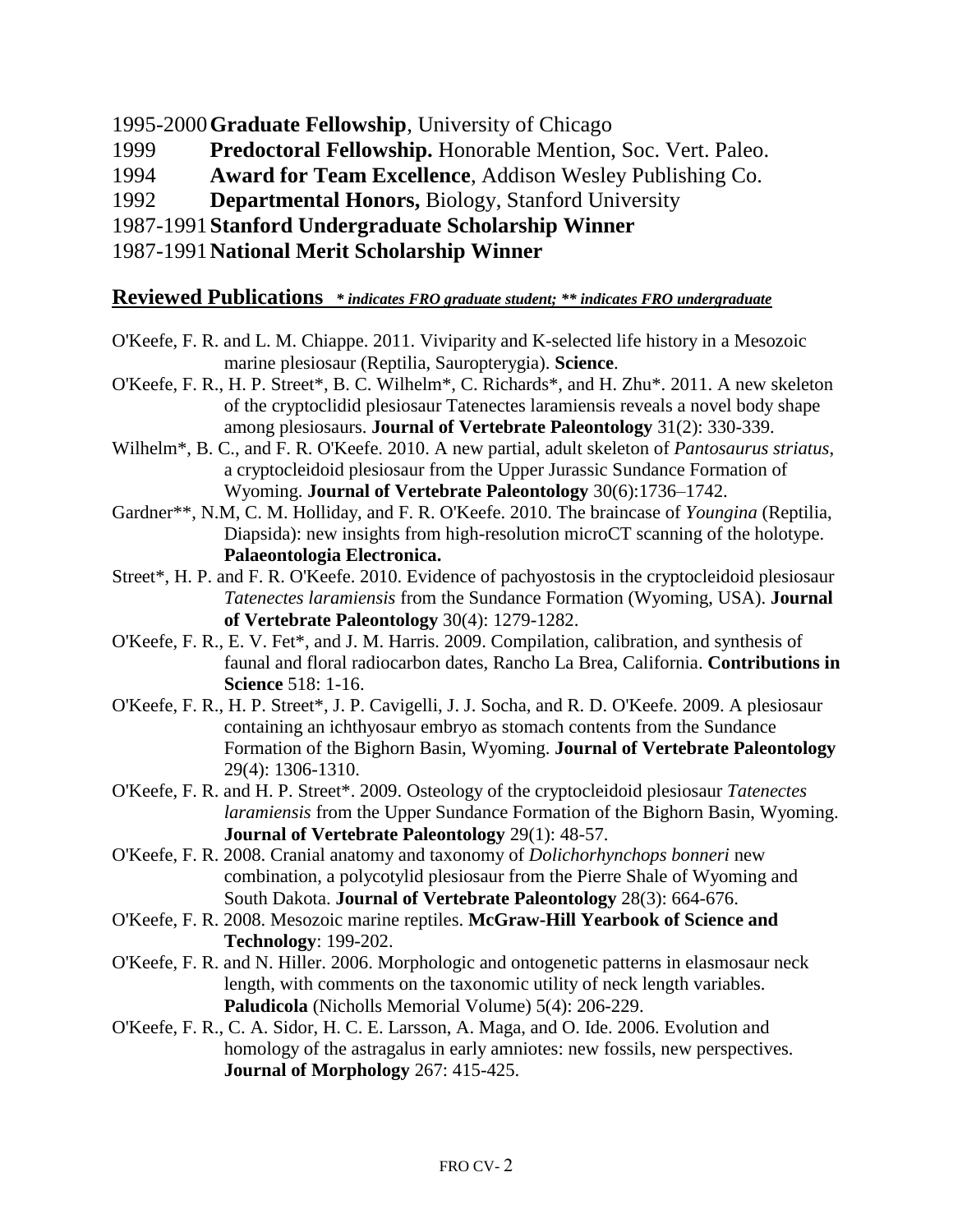- O'Keefe, F. R. 2006. Neoteny and the plesiomorphic condition of the plesiosaur basicranium. *in* M. T. Carrano, T. J. Gaudin, R. W. Blob and J. R. Wible, eds. **Amniote Paleobiology**. University of Chicago Press, Chicago, Il.
- Steyer, J.-S., R. Damiani, C.A. Sidor, F.R. O'Keefe, H.C.E. Larsson, A. Maga, and O. Ide. 2006. The vertebrate fauna of the Upper Permian of Niger— IV. *Nigerpeton ricqlesi* (Temnospondyli: Cochleosauridae), and the edopoid colonization of Gondwana. **Journal of Vertebrate Paleontology** 26(1): 18-28.
- O'Keefe, F. R. and M. T. Carrano. 2005. Correlated trends in the evolution of the plesiosaur locomotor system. **Paleobiology** 31(4): 656-675.
- Sidor, C. A., F. R. O'Keefe, R. Damiani, J. S. Steyer, R. M. H. Smith, H. C. E. Larsson, P. C. Sereno, O. Ide, A. Maga. 2005. Permian tetrapods from the Sahara show climatecontrolled endemism in Pangea. **Nature** 434: 886-889.
- O'Keefe, F. R., C. A. Sidor, H. C. E. Larsson, A. Maga, and O. Ide. 2005. The vertebrate fauna of the Upper Permian of Niger— III. Morphology and ontogeny of the hindlimb of *Moradisaurus grandis* (Reptila, Captorhinidae, Moradisaurinae) from the Upper Permian of Niger. **Journal of Vertebrate Paleontology** 25(2): 309-319.
- O'Keefe, F. R. 2004. Preliminary description and phylogenetic position of a new genus and species of plesiosaur (Reptilia: Sauropterygia) from the Toarcian of Holzmaden, Germany. **Journal of Paleontology** 78(5): 973-988.
- O'Keefe, F. R. 2004. On the cranial anatomy of the polycotylid plesiosaurs, with new cranial material of *Polycotylus latipinnus* Cope. **Journal of Vertebrate Paleontology** 24(2): 326-341.
- O'Keefe, F. R. and W. Wahl. 2003. Preliminary report on the osteology and relationships of a new aberrant cryptocleidoid plesiosaur from the Sundance Formation, Wyoming. **Paludicola** 4(2): 48-68.
- O'Keefe, F. R. and W. Wahl. 2003. Current taxonomic status of *Pantosaurus striatus* from the Upper Jurassic Sundance Formation, Wyoming. **Paludicola** 4(2): 37-47.
- O'Keefe, F. R. 2002. New cranial material of the polycotylid plesiosaur *Polycotylus latipinnus* Cope from Alabama. pp 106-113 *in* D. E. Brown, ed. The Mesozoic of Wyoming: Proceedings of the Tate Museum Geology Conference 2002. Tate Geological Museum, Casper, Wyoming.
- O'Keefe, F. R. 2002. The evolution of plesiosaur and pliosaur morphotypes in the Plesiosauria (Reptilia: Sauropterygia). **Paleobiology** 28(1), 101-112.
- O'Keefe, F. R. 2001. A cladistic analysis and taxonomic revision of the Plesiosauria (Reptilia: Sauropterygia). **Acta Zoologica Fennica** 213: 1-63.
- O'Keefe, F. R. 2001. Ecomorphology of plesiosaur flipper geometry. **Journal of Evolutionary Biology** 14(6): 987-991.
- O'Keefe, F. R. and P. J. Wagner. 2001. Inferring and testing hypotheses of cladistic character dependence using character compatibility. **Systematic Biology** 50(5): 657-675.
- O'Keefe, F. R. 2000. Phylogeny and convergence in the Plesiosauria (Reptilia: Sauropterygia.) Ph.D. Thesis, University of Chicago.
- O'Keefe, F. R., O. Rieppel, and P. M. Sander. 1999. Shape disassociation and inferred heterochrony in a clade of pachypleurosaurs (Reptilia, Sauropterygia). **Paleobiology** 25(4): 504-517.
- O'Keefe, F. R. and P. M. Sander. 1999. Paleontological paradigms and inferences of phylogenetic pattern: a case study. **Paleobiology** 25(4): 518-533.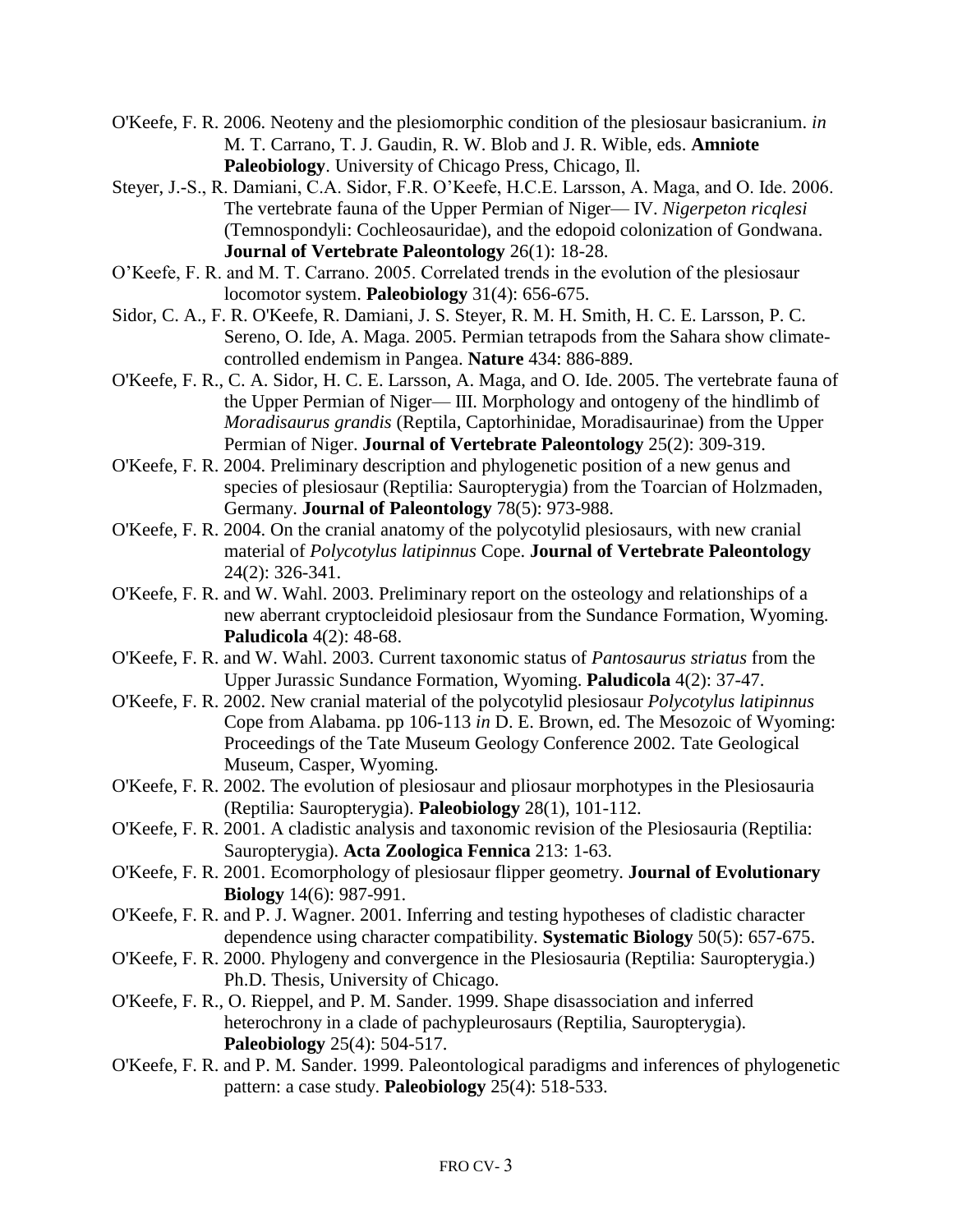#### **Book Reviews and Talk Abstracts**

- O'Keefe, F. R. and L. M. Chiappe. 2011. Viviparity and cetacean-like life history in a Mesozoic marine plesiosaur (Reptilia, Sauropterygia). J. Vert. Paleo. 31(3) supp.
- Gardner\*\*, N., C. Holliday, and F. R. O'Keefe. 2011. Cranial anatomy in the basal diapsid *Youngina capensis* and its relevance to higher radiations of Permo-Triassic Neodiapsida. J. Vert. Paleo. 31(3) supp.
- O'Keefe, F. R., W. J. Binder, and B. Van Valkenburgh. 2010. Craniodental measures of dire wolf population health imply rapid extinction in the Los Angeles basin. J. Vert. Paleo. 30(3) supp.
- Gardner\*\*, N., C. Holliday, H. \*Zhu, and F. R. O'Keefe. 2010. Braincase anatomy of the basal diapsid *Youngina capensis* from high-resolution X-ray CT scanning. J. Vert. Paleo. 30(3) supp.
- O'Keefe, F. R. and B. C. Wilhelm\*. 2009. A new reconstruction of plesiosaur pectoral musculature: phylogenetic, osteological, and functional constraints. J. Vert. Paleo. 29(3) supp.
- Street, H. P.\*, and F. R. O'Keefe. 2009. A new partial skeleton of the cryptocleidoid plesiosaur *Tatenectes laramiensis* and an interpretation of the novel body shape of a shallow marine dwelling plesiosaur. J. Vert. Paleo. 29(3) supp.
- Wilhelm, B. C.\* and F. R. O'Keefe. 2009. A new partical skeleton of *Pantosaurus striatus*, a cryptocleidoid plesiosaur from the Upper Jurassic Sundance Formation. J. Vert. Paleo 29(3) supp.
- O'Keefe, F. R. 2008. Population-level response of the dire wolf, *Canis dirus*, to climate change in the upper Pleistocene. J. Vert. Paleo. 28(3) supp.
- O'Keefe, F. R. 2007. Jurassic infanticide? First evidence of plesiosaur predation of neonatal ichthyosaurs. J. Vert. Paleo. 27(3) supp.
- Richards, C.\*, C. A. Sidor, F. R. O'Keefe, J. S. Steyer, and N. Tabor. 2007. The mandible of *Moradisaurus grandis* (Reptilia: Captorhinidae) and its implications for herbivory in Maroadisaurines. J. Vert. Paleo. 27(3) supp.
- Street, H. P.\*, F. R. O'Keefe, and R. Lockwood. 2007. Description of the plesiosaur *Tatenectes laramiensis* from the Sundance Formation (Wyoming, USA) and its position in the cryptocleidoid lineage. J. Vert. Paleo. 27(3) supp.
- O'Keefe, F. R. and N. Hiller. 2006. Morphological patterns in elasmosaur neck length: variation and taxonomic utility. J. Vert. Paleo. 26(3) supp.
- O'Keefe, F. R. 2006. Review of Oceans of Kansas, by M. J. Everhart. Journal of Vertebrate Paleontology 26(1) 288-289.
- O'Keefe, F. R., C. A. Sidor and H. C. E. Larsson. 2005. Evolutionary development of the amniote astragalus: new fossils, new perspectives. J. Vert. Paleo. 25(3) supp.
- Steyer, J. S., R. Damiani, C. A. Sidor, F. R. O'Keefe, and H. C. E. Larsson. 2005. Permian temnospondyls from the Sahara show edopoid colonization of Africa. J. Vert. Paleo. 25(3) supp.
- Sidor, C. A., D. C. Blackburn, H. C. E. Larsson, F. R. O'Keefe, and R. Smith. 2005. Upper Permian captorhinid and pareiasaur reptiles from Niger: New data and interpretation. J. Vert. Paleo. 25(3) supp.
- O'Keefe, F. R., C. A. Sidor, and H. C. E. Larsson. 2004. Morphology and ontogeny of the hindlimb of the large captorhinid *Moradisaurus grandis*. J. Vert. Paleo. 24 (3) supp.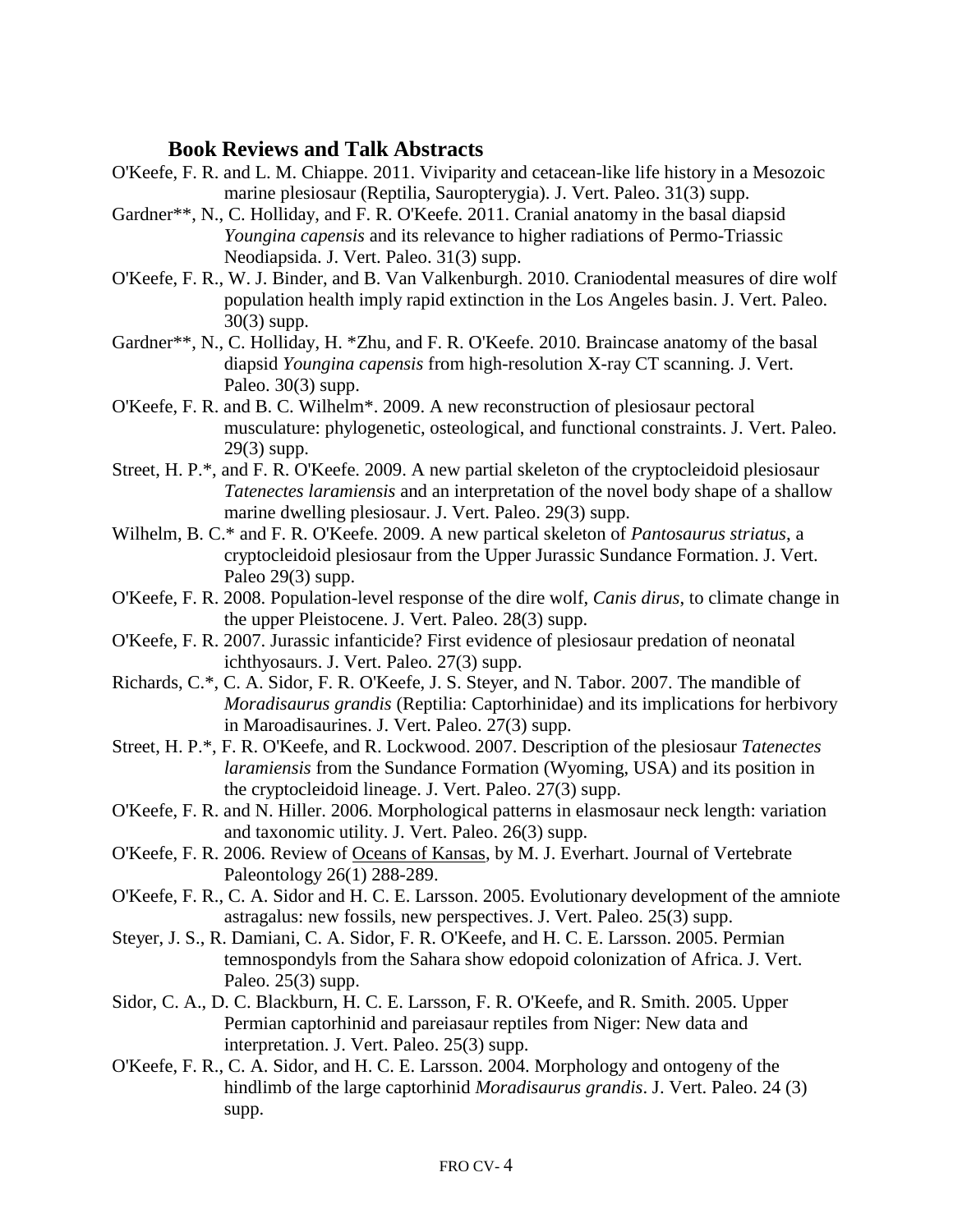- Sidor, C. A., R. Damiani, H. C. E. Larsson, F. R. O'Keefe, R. M. H. Smith, and J. S. Steyer. 2004. Late Permian tetrapod biogeography: new insights from West Africa. J. Vert. Paleo. 24(3) supp.
- Wahl, W. and F. R. O'Keefe. 2004. Juvenile plesiosaur fossil assemblage and paleocommunity of the upper Redwater Shale (Oxfordian-Callovian) of the Sundance Formation, Natrona County, Wyoming. J. Vert. Paleo. 24(3) supp.
- O'Keefe, F. R. and M. T. Carrano. 2003. Scaling and ecomorphological trends in the evolution of the plesiosaur locomotor system. J. Vert. Paleo. 23 (3) supp.
- Sidor, C. A., H. C. E. Larsson, J. S. Steyer, F. R. O'Keefe, and R. M. H. Smith. 2003. Late Permian tetrapods form the Sahara. J. Vert. Paleo. 23 (3). supp.
- O'Keefe, F. R. 2002. Inference of plesiosaur hunting styles from flipper geometry: parallels among birds, bats, and airplanes. J. Vert. Paleo. 22 (3) supp.
- O'Keefe, F. R. 2001. Cladistic character dependence in the Plesiosauria, with functional interpretations of correlated character sets. J. Vert. Paleo. 21 (3) supp.
- O'Keefe, F. R. 2001. Review of Encyclopedia of Paleoherpetology 12A: Sauropterygia 1, by Olivier Rieppel. Newsletter of the Palaeontological Association.
- O'Keefe, F. R. 1999. Review of Dinosaur Impressions, by Philippe Taquet. J. of Geo., 107 (5): 641-642.
- O'Keefe, F. R. 1999. Phylogeny and convergence in the Plesiosauria. J. Vert. Paleo. 19 (3) supp.
- O'Keefe, F. R. and P. J. Wagner. 1999 A compatibility-based method for assessing the independence of cladistic characters. Abstracts with Programs of the 1999 Annual Meeting of the Geological Society of America: A42.
- O'Keefe, F. R. 1998. First occurrence of the plesiosaur genus *Peloneustes* in the German Jurassic. J. Vert. Paleo. 18 (3) supp.
- O'Keefe, F. R., O. Rieppel, and P. M. Sander. 1997. Multivariate allometry and complex heterochrony in an anagenic lineage of pachypleurosaurs (Reptilia: Sauropterygia) from San Giorgio, Switzerland (Triassic, Anisian-Ladinian.) J. Vert. Paleo 17(3) supp.

### **Grants and Funding** *(awarded and pending)*

- 2011 URSP for disabled undergraduate, N. Gardner \$5000
- 2010 **China NSF**, Travel, Marine Reptile Symposium \$5000
- 2009 Marshall Graduate Research Committee \$2000
- 2008 **WV NSF EPSCoR** Student Travel Grant \$5000 (to students)
- 2007 Marshall Graduate Research Committee \$2000
- 2007 **NASA** WV Space Grant Consortium \$19,964
- 2007 **WV EPSCoR** Mini-Grant, Proposal Preparation \$5000
- 2003 **Nat'l Geographic Society.** Sundance Plesiosaurs \$10,530
- 1999-2000**Hinds Fund Grant Recipient.** University of Chicago \$4000
- 1999-2000**Samuel P. Wells Award Winner.** UC Berkeley \$1000
- 1998-1999**Travel Grant.** University of Chicago Women's Board \$2500
- 1991 **REU Grant Recipient.** National Science Foundation

## **Unfunded Proposals**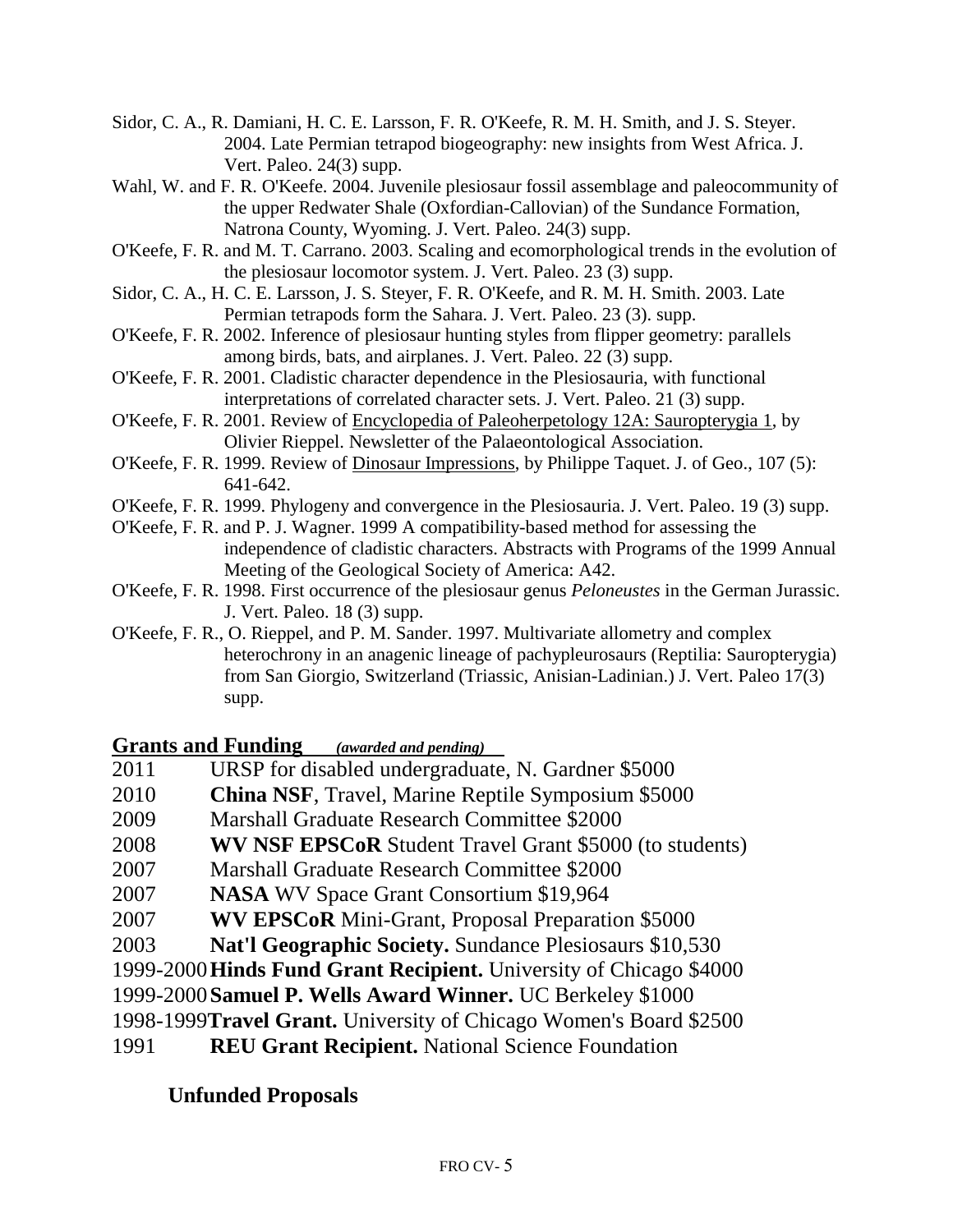| 2009 | <b>NSF DEB-EAR, La Brea Dating Project \$505,818</b>    |
|------|---------------------------------------------------------|
| 2008 | <b>NSF CAREER, La Brea Database Project \$1,000,000</b> |
| 2005 | <b>NSF DEB-EAR, Sundance Plesiosaurs \$49,000</b>       |
| 2004 | <b>NSF DEB-EAR, Sundance Plesiosaurs \$103,000</b>      |

### **Graduate Student Advising**

| 2011 | Helen Zhu: MS, Plastron reduction and associated myology in turtles, and its         |
|------|--------------------------------------------------------------------------------------|
|      | implications for functional morphology and natural history.                          |
| 2011 | Courtney Richards: MS, Plesiosaur body shape and its impact on                       |
|      | hydrodynamic properties                                                              |
| 2011 | Waymon Holloway: MS, A virtual phytosaur endocast and its implications for           |
|      | the behavior and evolution of archosaurs.                                            |
| 2010 | Benjamin C. Wilhelm: MS, Novel anatomy of cryptoclidid plesiosaurs with              |
|      | comments on axial locomotion.                                                        |
| 2009 | Hallie P. Street: MS, A study of the morphology of <i>Tatenectes laramiensis</i> , a |
|      | cryptocleidoid plesiosaur from the Sundance Formation (Wyoming, USA).                |

## **Public Outreach & Appearances**

| 2011 | Interview and Research Write-up, Marshall Magazine                |
|------|-------------------------------------------------------------------|
| 2010 | Interview, West Virginia Public Radio                             |
| 2010 | TV Appearance and Scientific Advisor, "Prehistoric Assassins",    |
|      | <b>Discovery Channel Worldwide. Aired 11/2010 globally.</b>       |
| 2009 | Invited Talk, Clay Center Lunchtime Lecture Series. Charleston,   |
|      | WV                                                                |
| 2009 | <b>Charleston Gazette Research Write-up</b>                       |
| 2009 | <b>Charleston Daily Mail Research Write-up</b>                    |
| 2009 | <b>Marshall Parthenon Research Write-up</b>                       |
| 2008 | Scientific Advisor, "Living Loch Ness", Discovery Channel         |
| 2008 | Published Interview and Photos, <b>PEN Magazine</b> , Japan       |
| 2008 | Review of <i>Kronosaurus</i> , Marshall Cavendish (grades 2-4)    |
| 2007 | Negotiation of \$1 million fossil donation, Burke Museum          |
| 2007 | <b>Irish Times Research Write-up</b>                              |
| 2007 | <b>Irish Public Radio Appearance</b>                              |
| 2006 | Published Interview, Swimming with Saurs, Scholastic (grades 4-6) |
| 2005 | <b>National Geographic Magazine Scientific Advisor</b>            |
| 2002 | <b>New Scientist Magazine Research Write-up</b>                   |
| 2002 | <b>Scientific American Research Write-up</b>                      |
|      |                                                                   |

## **Manuscript and Proposal Reviews**

Acta Paleontologica Polonica; American Naturalist; Biological Reviews; Canadian Journal of Earth Science; Cretaceous Research, Journal of Paleontology; Journal of Sytematic Paleontology,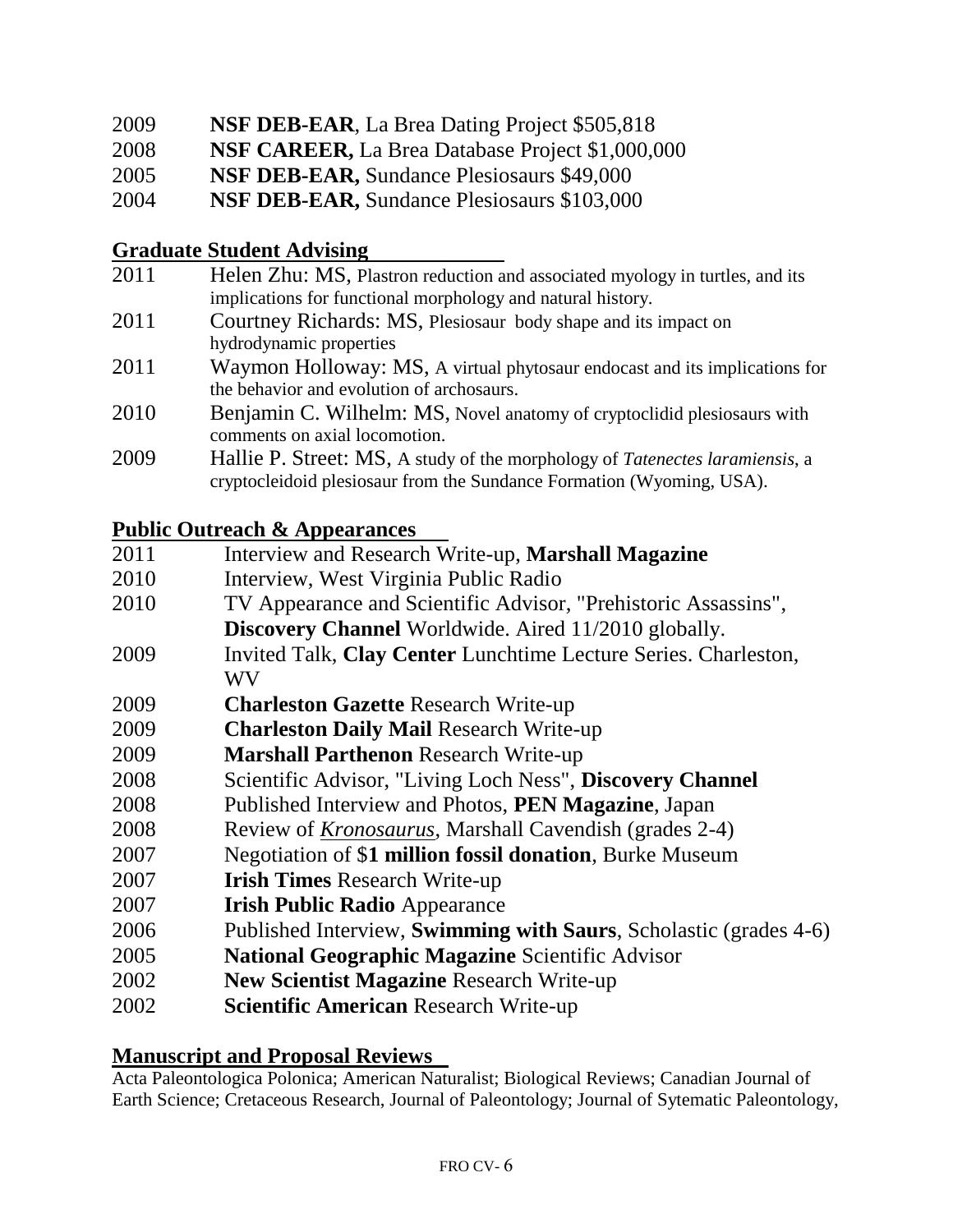Journal of Vertebrate Paleontology; National Geographic Society; National Science Foundation; Naturwissenschaften; Palaeontology; Paleobiology; Paludicola; Royal Society Biology Letters; Systematic Biology; Zoological Journal of the Linnean Society

### **Invited Research Seminars**

- 4/2011 University of Milwaukee
- 2/2011 University of Pittsburgh
- 11/2010 Virginia Polytechnic Institute (Virginia Tech)
- 8/2010 Peking University, Beijing, People's Republic of China
- 9/2009 Clay Center, Charleston, West Virginia
- 3/2007 University College, Dublin, Republic of Ireland
- 6/2006 Natural History Museum, England
- 3/2006 Marshall University
- 4/2005 Burke Museum/University of Washington
- 3/2005 Holy Cross College
- 1/2004 University of Wyoming
- 1/2003 Brown University
- 3/2002, 3/2004 SUNY Stony Brook
- 2/2000 University of Chicago
- 4/1999 Beloit College

## **Paleontological Field Experience**

- 2011 Portugal. Marine reptile prospecting. 2010 Utah. Marine reptile prospecting and collection, Cretaceous Tropic Shale Formation. 2002-11 Wyoming. Plesiosaur prospecting and collection, Jurassic Sundance Formation (Sundance Plesiosaur Project). 2003 Niger. Permian vertebrate prospecting and collection, five weeks, with C.A. Sidor. 2001 Madagascar. Cretaceous terrestrial vertebrates, six weeks. With D. Krause.
- 1999 Bahamas. Univ. of Chicago field course, modern and fossil carbonate environments.
- 1998 Southern Utah. Permian terrestrial vertebrate prospecting. With E. Lombard and J. Bolt.
- 1997 Jamaica. Univ. of Chicago field course, modern and fossil carbonate environments.
- 1996, 98, 00, 11 Big Bend National Park. Univ. of Chicago & Marshall Univ. field courses, Cretaceous terrestrial and marine environments.
- 1991 Rocky Mountain Biology Lab, Gothic, Colorado. Alpine ecology, seven weeks.